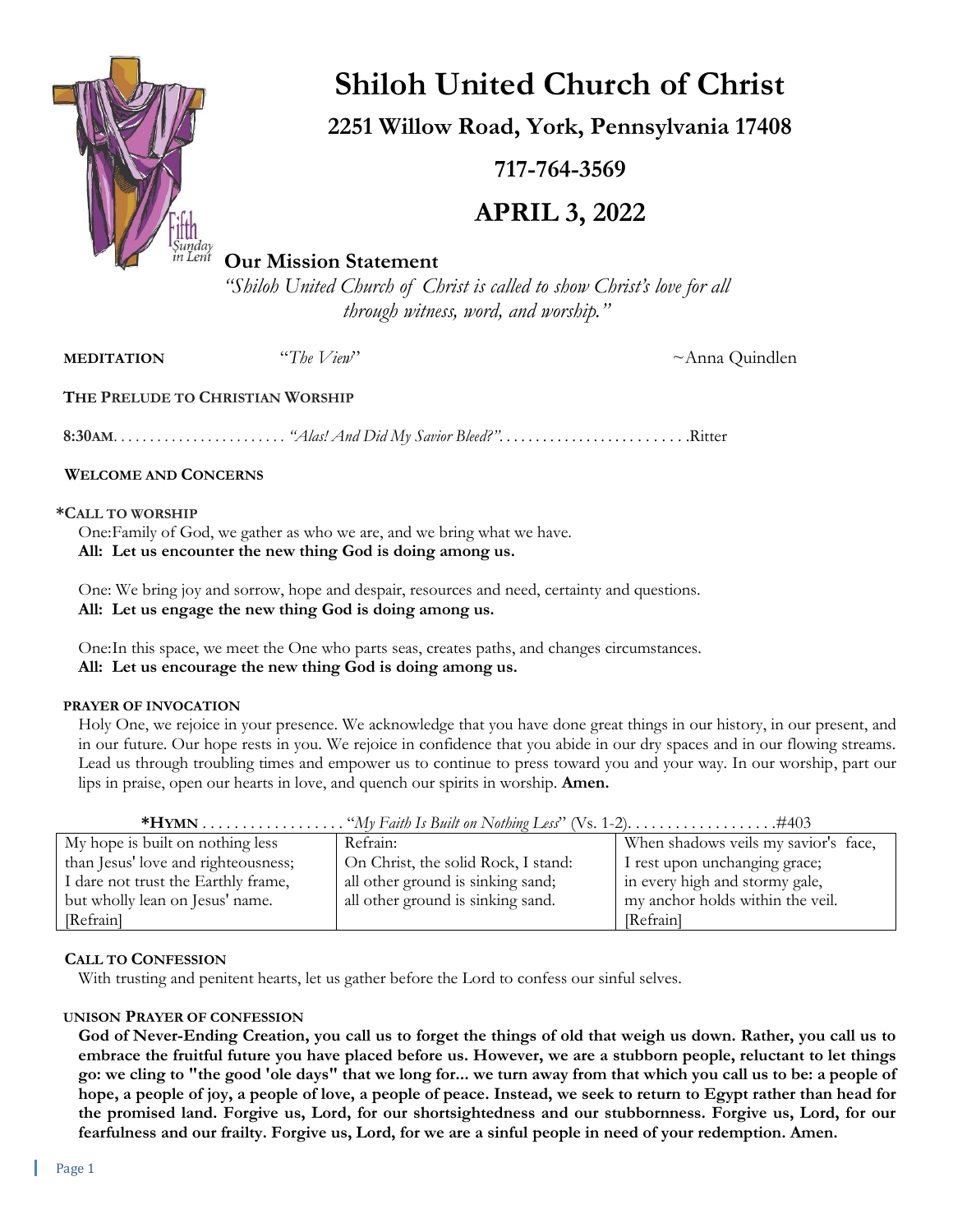#### **ASSURANCE OF PARDON**

Hear these words of comfort from the prophet Isaiah: "Do not remember the former things, or consider the things of old. I am about to do a new thing; now it springs forth, do you not perceive it? I will make a way in the wilderness and rivers in the desert. "Friends, even among us, sinners though we are, God is doing a new thing! The mercy of God has washed us clean and brought water to our thirsty souls. **Amen.**

#### **EXCHANGING THE PEACE OF CHRIST (***Please wave to one another***)**

In the face of a stranger, in the greeting of a friend, we see our Lord, Jesus Christ. In the love of Christ, welcome those around you today.

The peace of God be with you. **And also with you.**

#### **CHILDREN'S TIME**

*All children (including infants) and youth who desire to come forward for the Children's Sermon are welcomed and encouraged to do so. Parent's/caregivers are welcome to accompany their child during the children's message.*

| I've got peace like a river,            | I've got joy like a fountain,            | I've got love like an ocean,            |  |
|-----------------------------------------|------------------------------------------|-----------------------------------------|--|
| I've got peace like a river,            | I've got joy like a fountain,            | I've got love like an ocean,            |  |
| I've got peace like a river in my soul. | I've got joy like a fountain in my soul. | I've got love like an ocean in my soul. |  |
| I've got peace like a river,            | I've got joy like a fountain,            | I've got love like an ocean,            |  |
| I've got peace like a river,            | I've got joy like a fountain,            | I've got love like an ocean,            |  |
| I've got peace like a river in my soul. | I've got joy like a fountain in my soul. | I've got love like an ocean in my soul  |  |

#### **WITNESS TO OUR SACRED STORY**

Psalm 126; John 12:1-8

**8:30AM & 11:00 AM MEN'S CHOIR** . . . . . . . . . . . . . . . . . ."*God's Love*". . . . . . . . . . . . . . . . . . . Rhodes

Gospel Reading: Isaiah 43:16-21

 **SERMON** "*Forget the Past*"

**\*HYMN**. . . . . . . . . . . . . . . . . . . . . . . . . . . . . . . ."*Here I am Lord"* . . . . . . . . . . . . . . . . . . . . . . . . . . . . . Insert

| I, the Lord of sea and sky,           | I, the Lord of snow and rain,         | I, the Lord of wind and flame         |
|---------------------------------------|---------------------------------------|---------------------------------------|
| I have heard my people cry            | I have borne my people's pain.        | I will tend the poor and lame         |
| All who dwell in dark and sin         | I wept for the love of them:          | I will set a feast for them           |
| My hand will save                     | they turned away.                     | My hand will save                     |
| I who made the stars of night,        | I will break their hearts of stone,   | Finest bread I will provide           |
| I will make their darkness bright     | Give them hearts for love alone.      | 'Til their hearts be satisfied        |
| Who will bear my light to them?       | I will speak my word to them.         | I will give my life to them.          |
| Whom shall I send?                    | Whom shall I send?                    | Whom shall I send?                    |
| Here I am, Lord. Is it I, Lord?       | Here I am, Lord. Is it I, Lord?       | Here I am, Lord. Is it I, Lord?       |
| I have heard You calling in the night | I have heard You calling in the night | I have heard You calling in the night |
| I will go, Lord If You lead me        | I will go, Lord If You lead me        | I will go, Lord, If You lead me       |
| I will hold Your people in my heart   | I will hold Your people in my heart   | I will hold Your people in my heart   |

#### **PASTORAL PRAYER**

#### **SILENT PRAYER**

#### **THE LORD'S PRAYER**

**Our Father, who art in heaven, hallowed be thy name. Thy kingdom come. Thy will be done, on earth as it is in heaven. Give us this day our daily bread. And forgive us our sins, as we forgive those who sin against us. And lead us not into temptation, but deliver us from evil. For thine is the kingdom, and the power, and the glory forever. Amen.**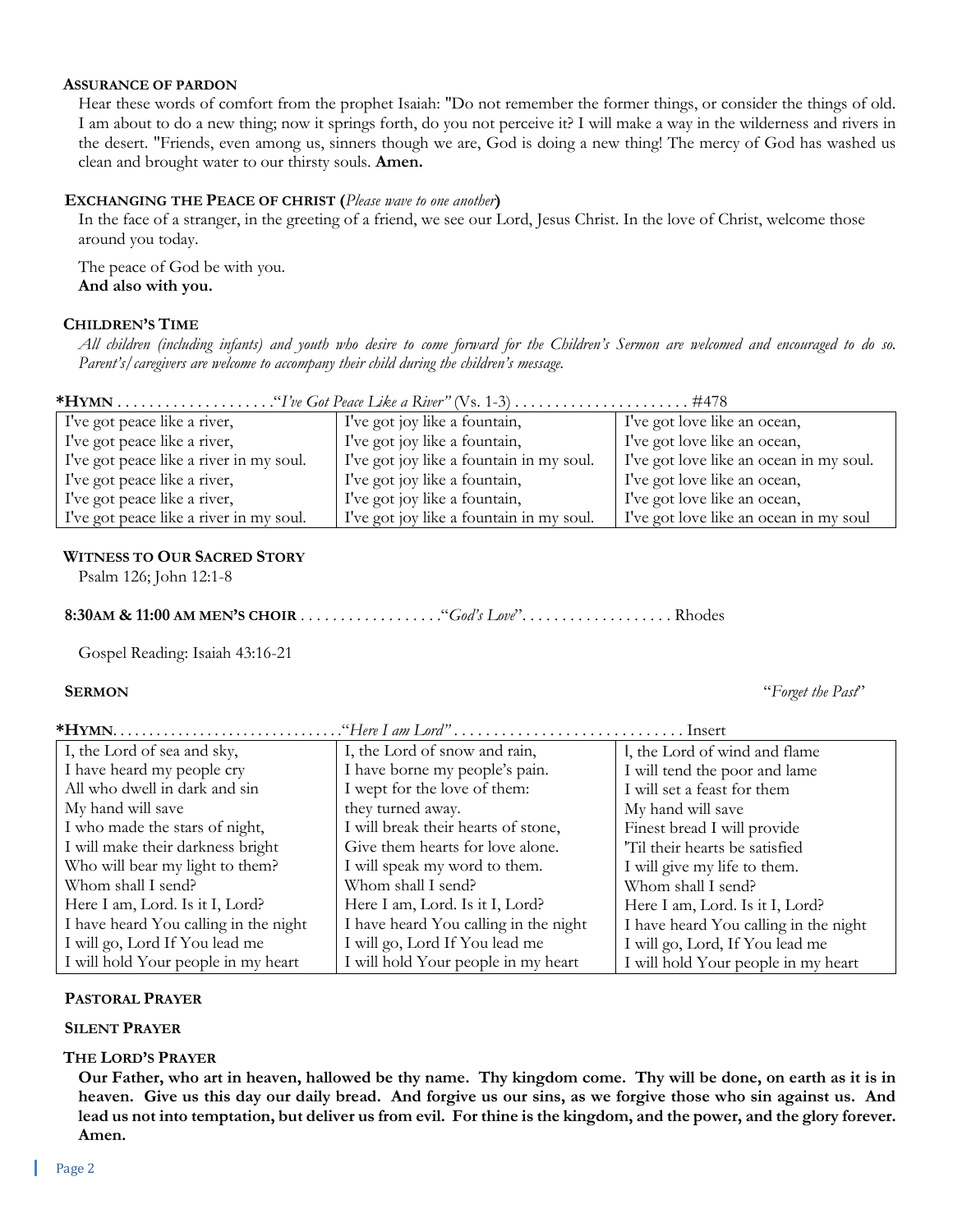# **PRESENTING OUR TITHES AND OFFERINGS BEFORE GOD**

# **INVITATION TO THE OFFERING**

In the gospel reading, we find a story of abundant generosity. Let us be like Mary who did not count the cost of the blessing she shared but only sought the good, purpose, and reward of her gift. Let us not hesitate to pour what we have out in order to touch lives, comfort and console, and meet the needs we encounter in our community and our world.

# **\*OFFERTORY RESPONSE**. . . . . . . . . . . . . . . . . . . . . . . ."Doxology" . . . . . . . . . . . . . . . . . . . . . . . # 780 **Praise God from whom all blessings flow; Praise God all creatures here below; Praise God above, You heavenly host: Praise Father, Son, and Holy Ghost. Amen.**

## **\*PRAYER OF DEDICATION**

Anoint these gifts, Generous God, that they may fulfill their purpose. Through the pouring out of our financial resources, unique passions and skills, and faithful companionship with our community, may we impart hope, render joy, and participate in your kingdom**. Amen.**

| In the bulb, there is a flower    | There's a song in every silence    | In our end is our beginning      |
|-----------------------------------|------------------------------------|----------------------------------|
| In the seed, an apple tree        | Seeking word and melody            | In our time, infinity            |
| In cocoons, a hidden promise      | There's a dawn in every darkness   | In our doubt, there is believing |
| Butterflies will soon be free     | Bringing hope to you and me        | In our life, eternity            |
| In the cold and snow of winter    | From the past will come the future | In our death, a resurrection     |
| There's a spring that waits to be | What it holds, a mystery           | At the last, a victory           |
| Unrevealed until its season       | Unrevealed until its season        | Unrevealed until its season      |
| Something God alone can see       | Something God alone can see        | Something God alone can see      |

 $^{11}$ **COSING <b>HVMN**  $^{11}$   $^{12}$   $^{11}$   $^{12}$   $^{11}$   $^{12}$   $^{11}$   $^{12}$   $^{11}$   $^{12}$   $^{11}$   $^{12}$   $^{11}$ 

#### **BENEDICTION**

As you go into the world, may the aroma of your faith fill the air around you. May your hope perfume your encounters. May your touch mend broken walls. And may the God of hope and peace, guide you, envelope you, and sustain you on the journey and in the work.

#### **All: Amen.**

#### **POSTLUDE**

 **8:30AM**. . . . . . . . . . . . . . . . . . . . . . . . . . . . ."*My Song Is Love Uknown*". . . . . . . . . . . . . . . . . . . . . . . . .Krapf

# **WE ARE DELIGHTED THAT YOU JOINED US FOR WORSHIP TODAY!**

- ➢ **THE ALTAR FLOWERS** are presented to the glory of God and in loving memory of Gordon "Skip" Heath by Ginny and family.
- ➢ **THE BULLETINS** are dedicated to the glory of God and in loving memory of Lee (Husband-Father) and Laura (Daughter-Sister) by Joan, Matthew Hamme and family.
- ➢ **LITURGIST**: **8:30AM**: Ray Fox **11:00AM**: Bobby Limbert
- 
- ➢ **GREETERS**: **8:30AM** Jack & Diane Jordan **11:00AM**: Stephanie Berkheimer
- ➢ **USHERS**: **8:30AM**: Kevan & Lisa Stough **11:00AM**: Volunteer ➢ **NURSERY DUTY**: **8:30AM** Nathan Limbert **11:00AM** Linda Little
- ➢ **MUSIC: 8:30AM** Sandy Bamberger & Men's Choir **11:00AM** Joan Hamme & Men's Choir.
- ➢ **VIDEO TEAM**: Lew Wallace, Sallie Hagerman, Dani Bentzel, Reen Bentzel, Matt Hildebrecht, Jaron Flickinger

# **WE WOULD LIKE TO THANK ALL OF THE VOLUNTEERS AND MUSICIANS FOR PROVIDING THE WORSHIP MUSIC THIS SUNDAY!**

The **Women's Guild** will be meeting **April 4** at 1:00 pm in room 202. The program will be from our study book **Leading a Life of Balance, Chapter Three: Balancing Schedules and Interruptions.** Susan Reidy will be leading this chapter*. We invite all women of the church to join us at any time.*

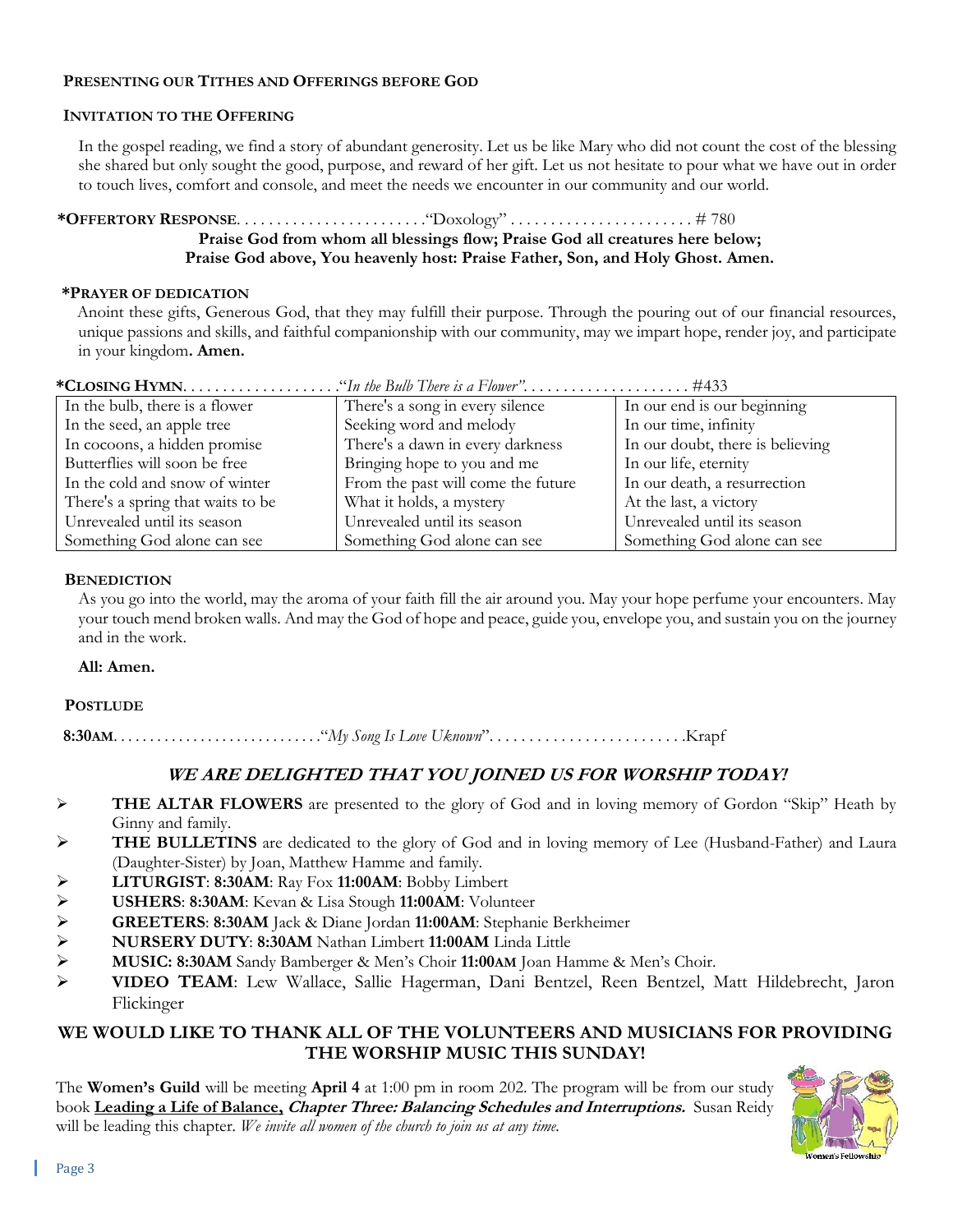# **PRAYERS FOR THE WEEK:**

**Morning Prayer:** All-Loving God, the night has passed, and the day lies open before me. As I rejoice in the gift of this new day, so may the light of your presence, O God, set my heart on fire with love for you; now and forever. Amen.



**Evening Prayer:** As my evening prayer rises before you, O God, so may your mercy come down upon me to cleanse my heart and set me free to sing your praise now and forever. Amen



During Lent, the Sunday school classes are collecting offerings for the **Friends and Neighbors of Pennsylvania.** This group is based in York and cares for the homeless. They go out daily to find the homeless wherever they are living - under bridges, in tents etc. The group makes the homeless aware of upcoming severe weather conditions and attempts to provide resources where they can be safe. They also provide tents, sleeping bags, long underwear and other supplies for daily living. If you would like to help the Sunday School classes, you can mark your offering envelope with Sunday School -Lent or use another envelope marked for the Sunday

School Lent offering.

#### **PRAYERS FOR OUR COMMUNITY OF FAITH**

Chuck and Sandy Baboian, Julene Bechtel, Jim Sr. and Rosemary Bentzel, Rosabel Bentzel, Oscar Bupp, Uble & Nan Frost, Mark Garber, Beverly Hoak, Bev Kirk, Donna Krone, Dottie Limbert, Catherine Lochman, Marguerite Lochman, Arlene Myers, Joanne Overmiller, Randy Reisinger, Cindy Repman, Charlotte Rohrbaugh, Jessie Sechriest, Gladys Seigman, Cedric Simpson, Sue Trimble, Stewart Wagner, Elva Winter

# **THOSE WHO GRIEVE FOR THEIR LOVED ONES**

The Rodgers Family, The Matthews/Curren Family, The Myers Family, The Keith Family, The Anstein Family, The Wagner Family, The Heath Family, The Hoak/McGinnis Family, The Reiber Family



We are hosting an **Easter Egg Hunt** for the **ELC** on **Sunday, April 10 from 2:00-3:00 p.m.** We are in need of plastic eggs and candy to fill them. There will be a basket in the gallery for the collection. Please drop off any donations by April 4. We are hoping to fill about 600 eggs!

#### **<sup>E</sup>VERYONE IS INVITED TO BRUNCH!**

On Palm **Sunday, April 10**, there will be a brunch buffet during the Sunday School hour - **9:45 to 10:45 in room 100.** We will not have Sunday School on this day. We hope to see you all there!

**\*Food will be provided by Consistory committees. There is a sign-up sheet in the Gallery and the Welcome Center.**



**APRIL 10 PALM SUNDAY SERVICE APRIL 14 MAUNDY THURSDAY & COMMUNION SERVICE AT 7:00 PM APRIL 15 GOOD FRIDAY SERVICE AT 12:00 PM APRIL 17 EASTER SUNDAY & COMMUNION SERVICE**

**Engaging Women will be meeting on Tuesday, April 12, at 6:30 p.m. in the**  Parlor. They will continue with the book called "The Power of a Woman's Words," by Sharon Jaynes.





**Easter lilies and tulips** will brighten our worship on **Easter Sunday (April 17)**. The cost is **\$7.00** and orders are due **by April 3.** Envelopes are available in the narthex and church office. You can turn them in at the office or put in the offering plate. Please consider helping to make the church a lovely place for Easter morning!